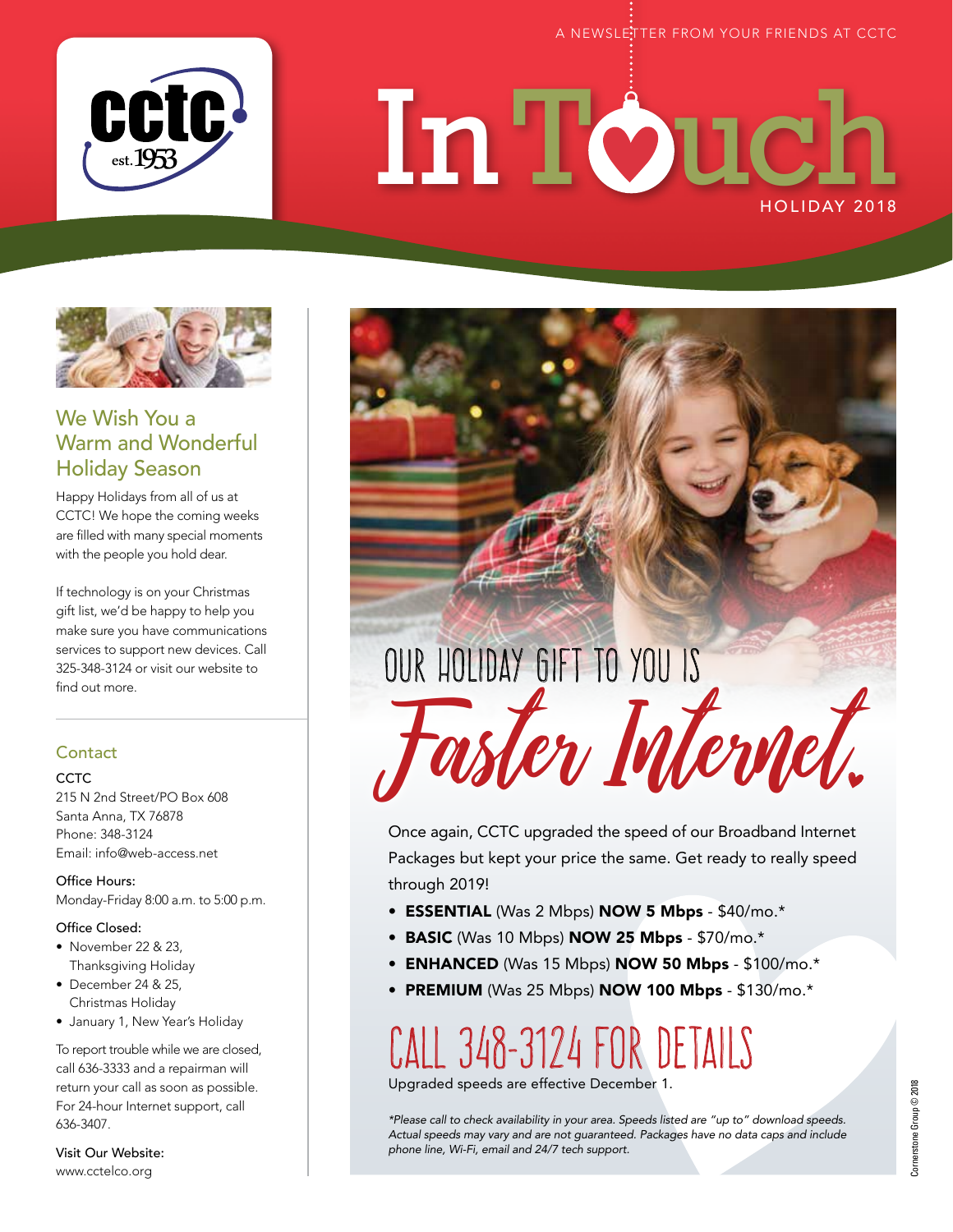

#### Tim Humpert Honored with TSTCI Legend Award

CCTC General Manager, Tim Humpert, was recognized with the TSTCI Legend Award at the annual meeting of Texas State Telephone Cooperative Association, Inc. This award honors a member of the association that has years of dedicated service to the telecommunications industry and recognizes the "legendary" contributions the recipient has made to further rural issues.

Mr. Humpert has been manager of CCTC since April of 2008 and was the manager of Community Telephone in Windthorst before coming to Coleman County.

Mr. Humpert has been in the telecom industry for over 40 years. He has been instrumental in CCTC's Fiber to the Home project, burying approximately 400 miles of fiber across the county since 2013. Over the years he has served on the board of directors of the Texas Telephone Association and was past president of the Texas Lone Star Network and Texas State Telephone Cooperative Association, Inc. He continues to lobby in Austin and Washington DC for the funding needed to improve and expand rural broadband networks.

## Congratulations to our Scholarship Recipients

The Tom Kingsbery Scholarship is given to assist local students in their second year of college or beyond. CCTC established this program in 1999 in memory of Tom Kingsbery, who served on our board of directors for more than 35 years. We congratulate the four 2018 recipients who each received a \$1,000 scholarship.



*Allen Pricer Cisco College*



*Jacob Gibson* 



*Texas A&M University Alexis Washington Cisco College*



*Nicco Parra Howard College*

## CCTC Celebrates 65 Successful Years

Throughout 2018, CCTC has been celebrating our 65th anniversary! Though there have been many changes during these years, one constant has been our commitment to provide up-to-date communications solutions to our customers.

Just like the company founders who wanted to provide quality telephone service, we continue to strive to stay ahead of the technology curve so our customers can also receive the very best in broadband services.

As part of our commitment to quality, CCTC is working on projects to enhance the services we provide, including expanding our Fiber to the Home (FTTH) projects. We've already completed the exchanges in Santa Anna, Burkett, and Lake Coleman. Rockwood is nearing completion and up next are Mozelle and Valera.

In addition, we're preparing for regulatory changes that could affect our business operations. Because of the regulations enacted with the FCC's Universal Service and Inter-carrier Compensation reform, some providers will find it difficult to justify future investments in broadband networks in rural America. However, CCTC plans to make continued investments in our network and will work with national organizations to promote a regulatory environment that does not leave rural consumers without broadband access.

We know you have a choice in providers and thank you for your business.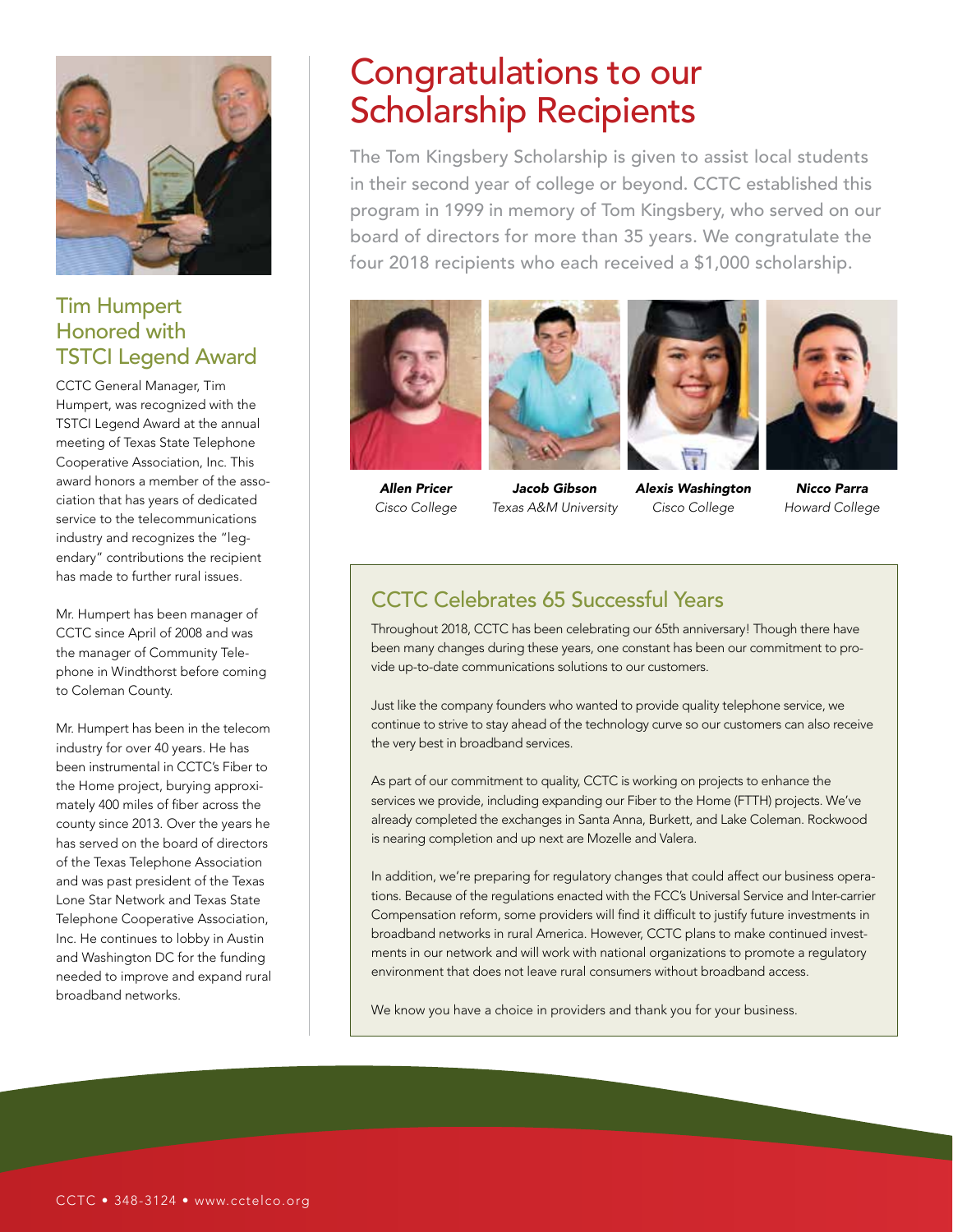## Best Internet Speed Depends on Devices, Uses, and Expectations

"How much internet speed do I need?" CCTC hears this question a lot from customers, and there's no single right answer. For some customers, a download speed of up to 5 Mbps may work fine. Other households may need a download speed of up to 40 Mbps or more to keep everybody in the family happy.

#### **To select the best internet speed for your household, it's important to consider these factors:**

- How many devices do you have in your home? Take a look around and add up all the internet-connected devices you own including computers, tablets, smartphones, smart TVs, Blu-ray disc players, video game consoles, and streaming media set-top boxes. The NPD Group surveyed more than 4,000 consumers and the average number of devices per U.S. household with internet service is now 5.7, and that number is expected to keep rising. The more devices you have, the more speed you need.
- How do you use the internet? If you only have a desktop computer that's used to check email and surf the net, then a relatively slow Internet connection may suffice. However, if you have a family of people simultaneously using your internet connection for data-intensive activities—such as streaming HD video and music, online gaming, sharing photos and videos online, video chat, and cloud storage—then you're only going to be happy with an upper-level speed.
- What are your performance expectations? If you only occasionally watch videos online, you may be willing to tolerate slow load times and buffering. But if streaming HD movies is a cherished part of your routine, you'll be frustrated by slow speeds and the annoying lag that comes with them. Make sure the internet speed you choose is in line with the value you place on Internet performance quality.

To learn more about the range of internet speeds we offer, call us today at 348-3124.





## Mark Your Calendar for Fun Holiday Events!

Friday, November 30 – Christmas Under the Mountain. Christmas Tree Lighting 6:00 p.m. Cookies, hot chocolate, and Santa Claus.

Saturday, December 1 – Christmas Under the Mountain. All-day events and shopping in downtown Santa Anna. Parade 3:00 p.m. Chili supper 4:00 p.m.

Saturday, December 1 – Downtown Coleman events: Santa Fun Run 9:00 am. Christmas Pageant 1:00 p.m. All Day Shopping. Lighted Christmas Parade, "Christmas Movie Magic" 6:00 p.m.

Monday, December 10 – City of Santa Anna Open House 9:00 a.m. – 3:00 p.m.

Friday, December 14 – CCTC Open House. See page 4 for details.

Wednesday, December 19 – Santa Anna National Bank Open House 10:00 a.m. – 2:00 p.m.

Wednesday, December 19 – CCTC Food Drive deadline. See page 4 for details.

 $\dot{\mathbf{\Omega}}$